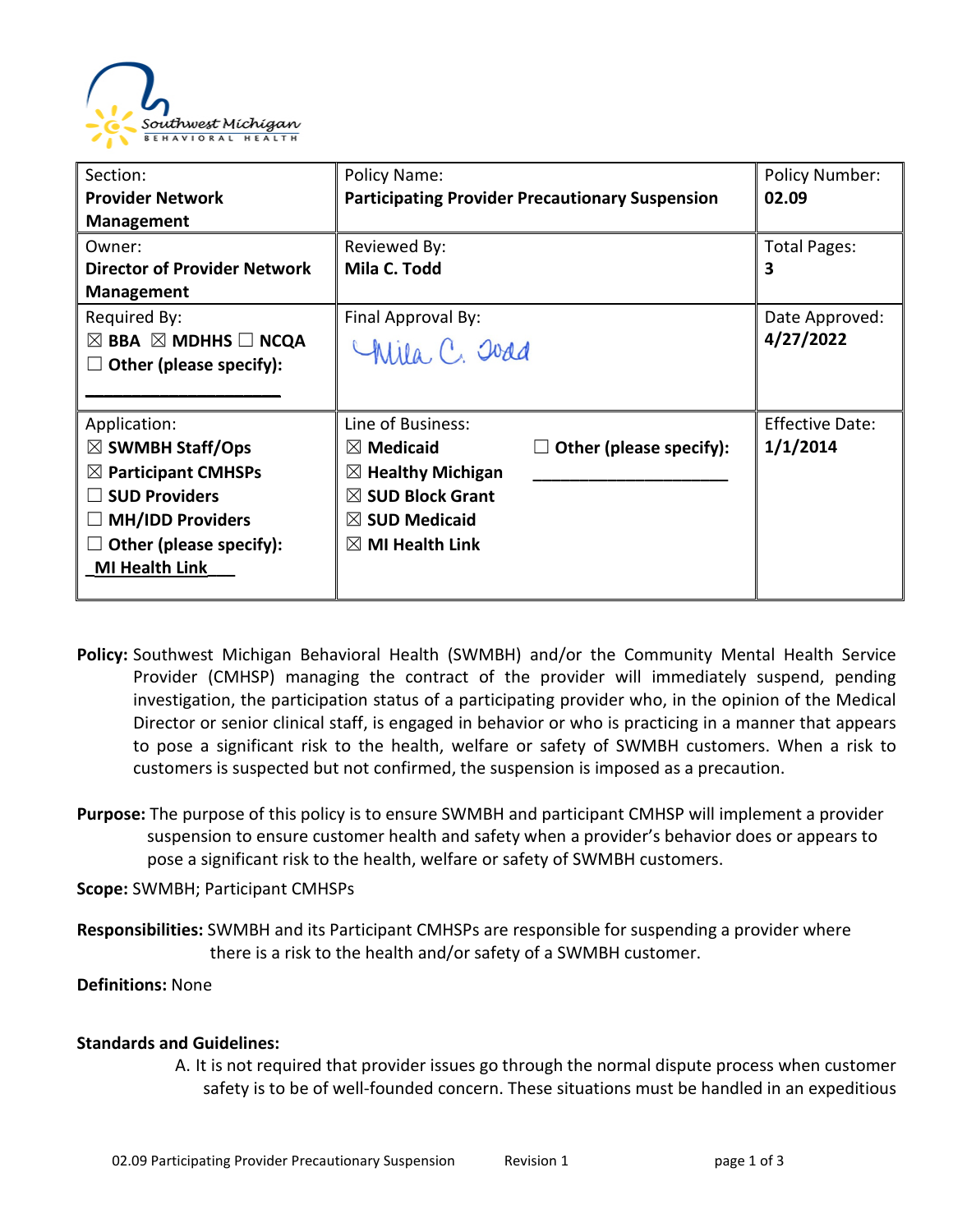

manner whenever failure to take such action may result in imminent danger to the health and/or safety of any individual.

- B. Expedited investigations of all such instances will be conducted by the contract holder to ensure complete and timely investigation of the allegations.
- C. The contract holder will ensure that their local credentialing committee reviews and acts on the information from the investigation.
- D. Participating CMHSPs will report to SWMBH the outcome of the credentialing committee decision.
- E. Any participating provider subject to a precautionary suspension has the right to access the provider grievance and appeals process outlined in policy 02.15.

## **References:**

MDHHS-PIHP Contract, Schedule A, Section 1(N)(1) MDHHS Provider Credentialing Policy, [Policies & Practice Guidelines \(michigan.gov\)](https://www.michigan.gov/mdhhs/keep-mi-healthy/mentalhealth/mentalhealth/practiceguidelines)

## **Attachments:** None